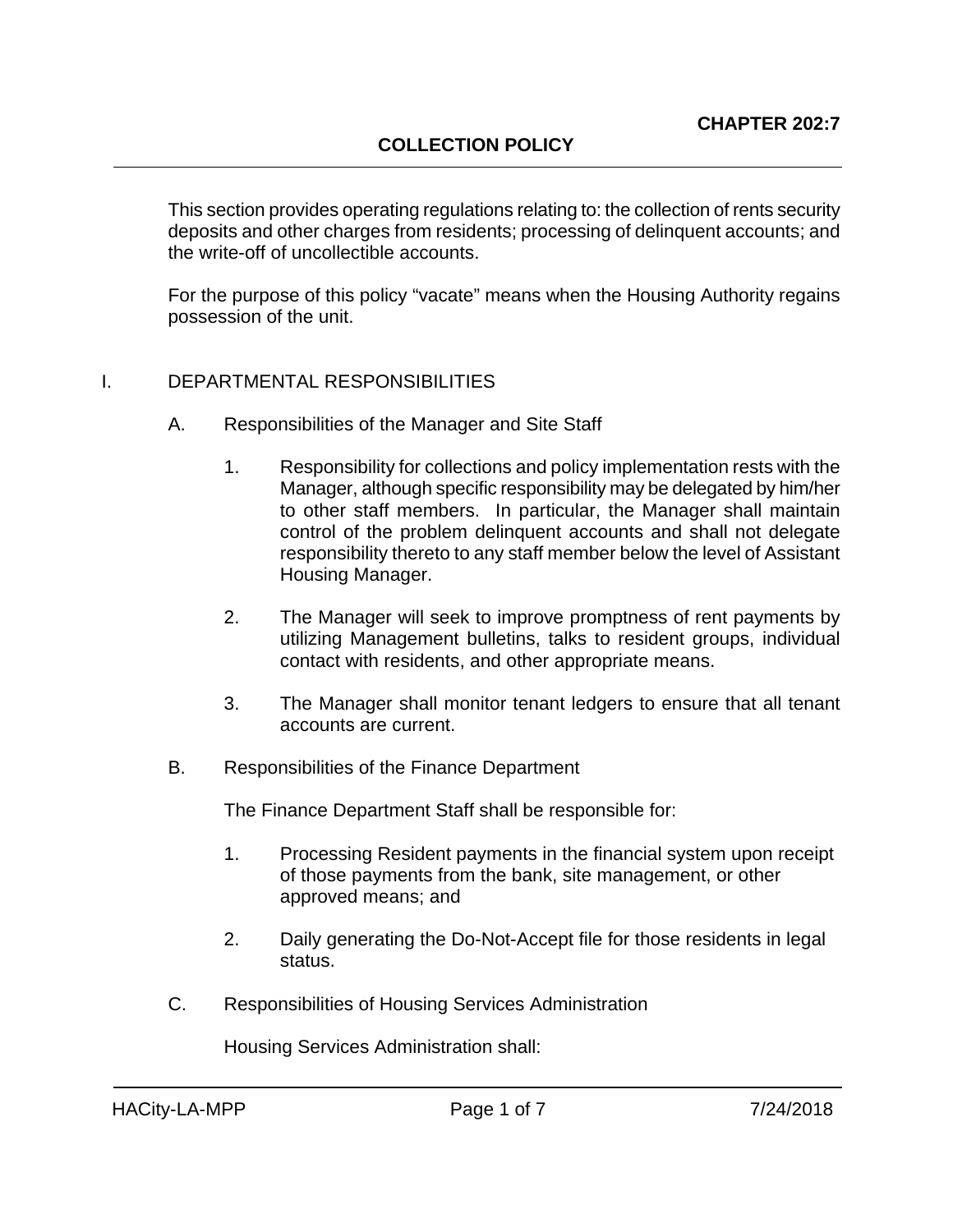- 1. Routinely review reports, as provided by the financial system, and investigate situations where there is indication that collections are not being effectively handled; and
- 2. Post charges and prepare and coordinate the mailing of statements.

#### II. RENT, DEPOSITS AND CHARGES

A. Initial Rent

All new residents shall pay a prorated amount of rent, computed from the effective day of the lease to the end of the month.

B. Monthly Rent

Rent shall be paid on or before the first of each month in accordance with the Rental Agreement.

C. Security Deposit

Security Deposits are to be administered in accordance with the Rental Agreement and the Admission and Occupancy Policy (ACOP) Chapter 201:1 of the Manual of Policy and Procedures.

D. Other Deposits

Deposits for satellite dishes and pets are to be administered in accordance with the Television, Satellite Dish, and Radio Antenna Policy (202:3) and the Keeping of Animal Policy (204:1).

E. Charges for Goods and Services

Any good or service provided by the Housing Authority to the Resident shall be billed to the Resident on the monthly statement in accordance with the Rental Agreement and the Policy for Maintenance Services (203:1).

F. Excess Utilities

Residents shall be charged for excess consumption of those utilities paid by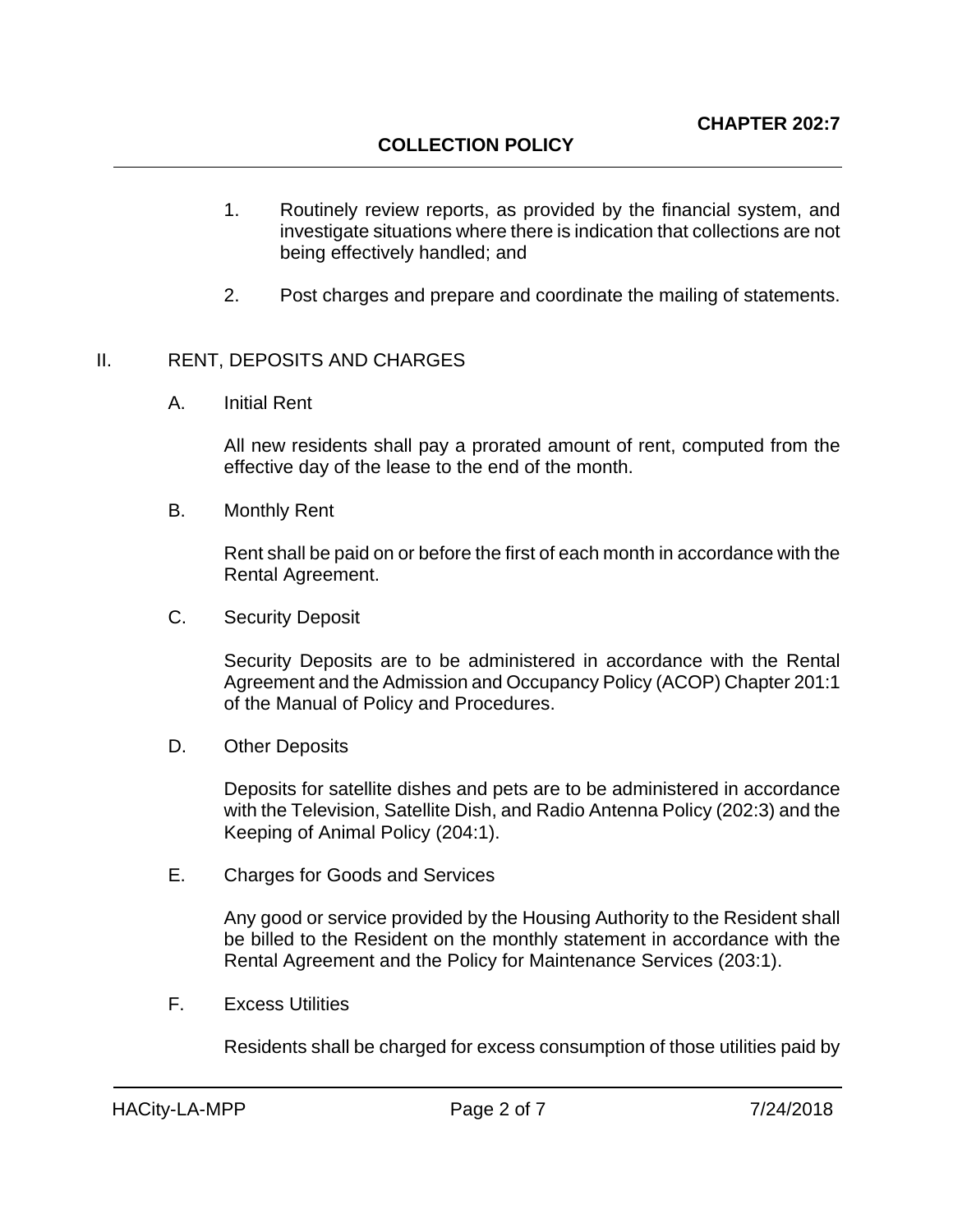# **COLLECTION POLICY**

the Housing Authority in accordance with the Rental Agreement and the Utility Allowance for Low-Rent Public Housing Policy (201:1C).

G. Other Charges

Other charges such as, but not limited to, late fees and non-sufficient funds charges shall be applied in accordance with the Rental Agreement.

H. Legal Settlement Fee

As part of a negotiation with a Resident to cancel or settlement of a legal action, the Housing Authority may assess a legal fee that the Resident must pay as part of the agreement.

### III. RETROACTIVE RENT

Retroactive Rent ("Retro-rent") is charged to a Resident if it is learned that there was an underreporting of income, over reporting of deductions, or other intentional or unintentional misrepresentations of facts that resulted in a reduced rent. Retro-rent shall be calculated and applied retroactively beginning on the month that the incorrect reduced rent took effect.

- A. Retroactive rent charges will always remain due from the Resident whether the Resident remains in possession of or vacates the unit.
- B. Retroactive rent charges are determined and applied in accordance with the Rental Agreement and ACOP.
- C. Retroactive Rent in excess of \$1000 will be referred to Legal for initiation of legal action to secure a judgement for said amount.

### IV. ACCEPTANCE OF AND RECEIPT FOR PAYMENTS

- A. Forms of Payment
	- 1. No cash payments shall be accepted by site management or by mail, there are NO exceptions.
	- 2. At the time of initial leasing only money orders or cashier checks will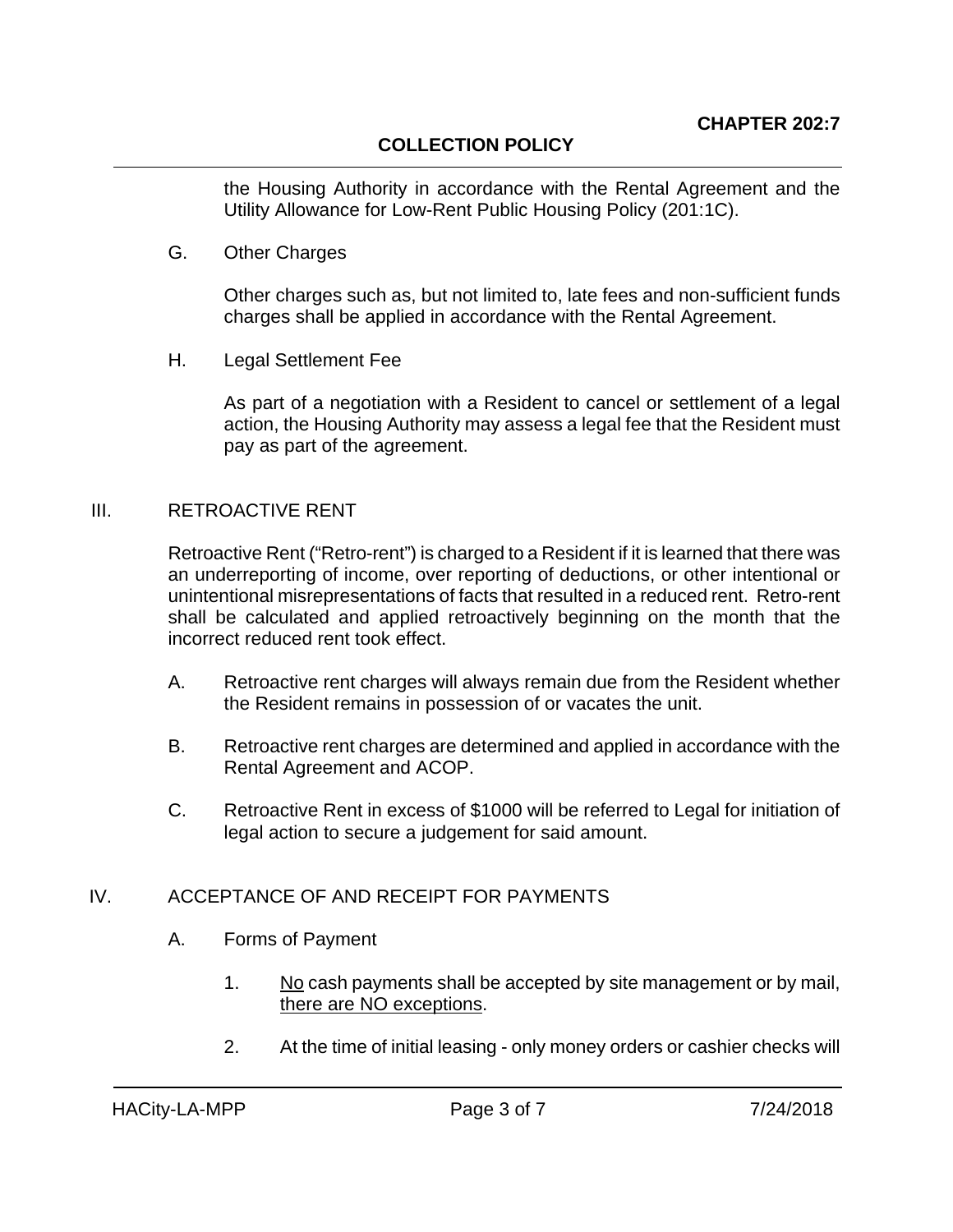#### **COLLECTION POLICY**

be accepted in the Management office.

- 3. Unless instructed to do so by Site Management (such as in response to a 14-day Notice to Pay or Quit), no regular monthly payments are to be submitted directly to or received by the Management Office.
- 4. For all other payments, payments may be paid as agreed, or if no agreement made, in accordance with the Rental Agreement.
- 5. When personal checks are not honored by the bank, the Manager may specify other approved payment methods in accordance with the Rental Agreement.

If payment is accepted for more than the exact amount of rent charges and payment due, the excess amount shall be applied in the order of posting as stated in the ACOP.

B. Receipts

For regular payments submitted by one of the methods offered by Management, the rent statement mailed to the Resident shall reflect payments received and serve as receipt of such payments.

For other payments made at the Management Office, Site staff is to provide the Resident with a receipt for any such payment accepted.

#### V. REPAYMENT AGREEMENTS

Repayment agreement may be entered into for the following:

- Retro-Rent
- Excess Utility Charges
- Maintenance Charges

Such repayment agreements must be in writing and signed by the Resident.

Repayment agreements for Security Deposits shall be processed in accordance with the ACOP.

A. Amounts under \$1,000, shall be collected within six (6) months. Initial payment shall be no less than 50% of the total owed.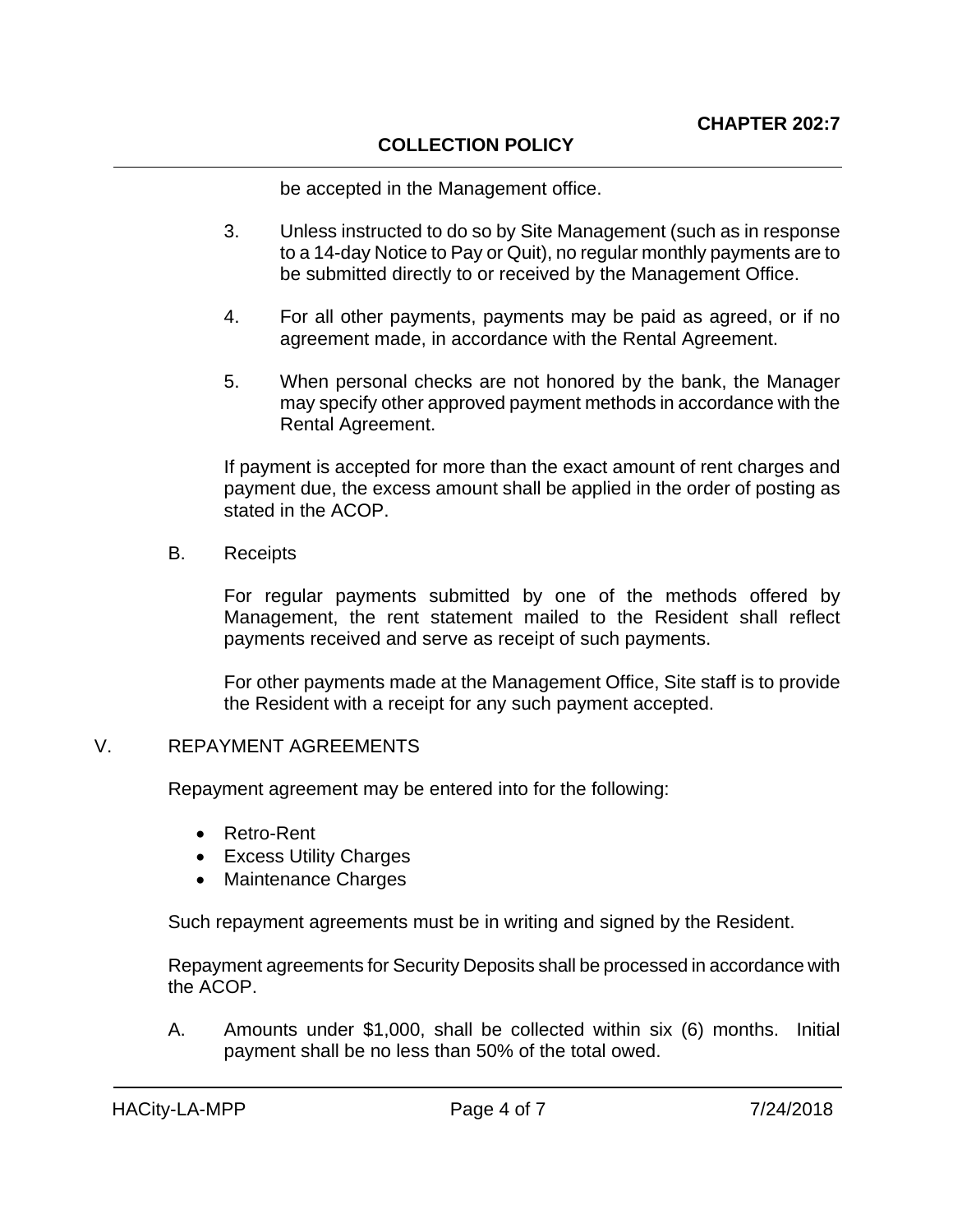B. Prior to the expiration of the six-month term, the Manager in consultation with the Assistant Director may extend the repayment agreement for the balance if the amount is not repaid within the six (6) months to a period not to exceed an additional six (6) months.

Failure for a Resident to comply with the terms of a Repayment Agreement shall result in the full amount being due and payable immediately. If not paid in full at that point, the Resident will be referred to Legal for further action.

#### VI. GRIEVANCE RIGHTS

A Resident may dispute the amount owed to rent and charges in accordance with Chapter 202:12, Resident Grievance Policy.

#### VII. PROCESSING DELIQUENT ACCOUNTS IN OCCUPANCY

An account will be considered delinquent if not paid on the date due. The Manager shall monitor for delinquent payments and take appropriate action.

A. Resident Delinquent in Rent

A Resident who is delinquent in their rent shall be served a "*Notice to Residents to Pay Rent or Quit*" (FR-2). Such notice may be served after the  $1<sup>st</sup>$  business day of the month, but in no event any later than the  $14<sup>th</sup>$  calendar day of the month.

If the rent is not paid within the fourteen days of the *Notice*, the Resident shall be referred to Legal for further action.

A Resident shall be considered as chronically delinquent if they have been delinquent more than three (3) times within a lease term for failure to pay rent. Such Resident will be subject to Legal action including but not limited to termination as determined by the Director of Housing Services or his/her designee.

B. Retroactive Rent

If a Resident is ineligible, refuses to enter into, or fails to comply with a Repayment Agreement, then appropriate Legal actions shall be initiated.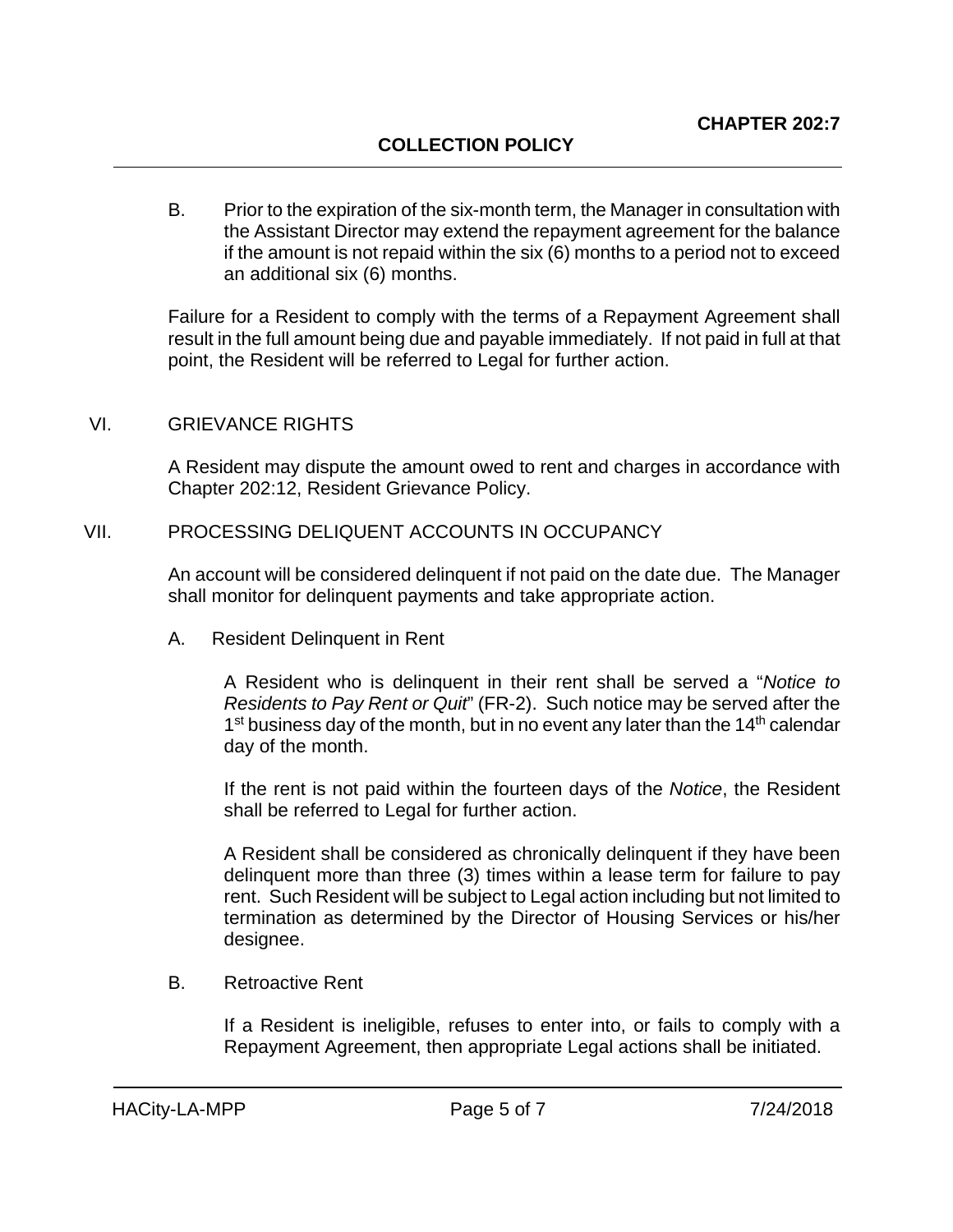#### C. Non-Rent Related Delinquent Accounts

A Resident who is delinquent in other non-rent related charges shall be served with a *Notice to Perform or Quit* by the second business day of the month; however, a *Notice to Perform or Quit* shall not be issued until any outstanding FR-2 payment is received.

A Resident shall be considered as chronically delinquent if they have been delinquent more than three (3) times within a lease term for failure to pay charges. Such Resident will be subject to Legal action including but not limited to termination as determined by the Director of Housing Services or his/her designee.

#### D. Reinstatement

Following the expiration of a *Notice of Termination of Tenancy* where the Resident failed to perform as required, the Resident may be reinstated at the discretion of the Housing Authority's Management providing the Resident's account is brought current.

#### VIII. PROCESSING DELINQUENT ACCOUNTS OF VACATED RESIDENTS

- A. When the Resident vacates, Site Management must review the accuracy of the tenant ledger. For any move-outs requiring a refund to the tenant, the Manager must notify the Finance Department.
- B. Within 21-days from the vacate date, the vacated Resident shall be sent one of the following:
	- 1. If no outstanding balances owed, including damage charges, a complete reimbursement of any monies owed to the Resident (e.g. security deposit, interest, credits, and other deposits).
	- 2. A statement itemizing the list of any damages to the unit (beyond normal wear and tear) along with the actual charges to repair the damage and any balance (with interest) of the security deposit or payment due; or
	- 3. A statement: 1) itemizing the damages to the unit beyond normal wear and tear along with 2) a good faith estimate of the charges and 3) a